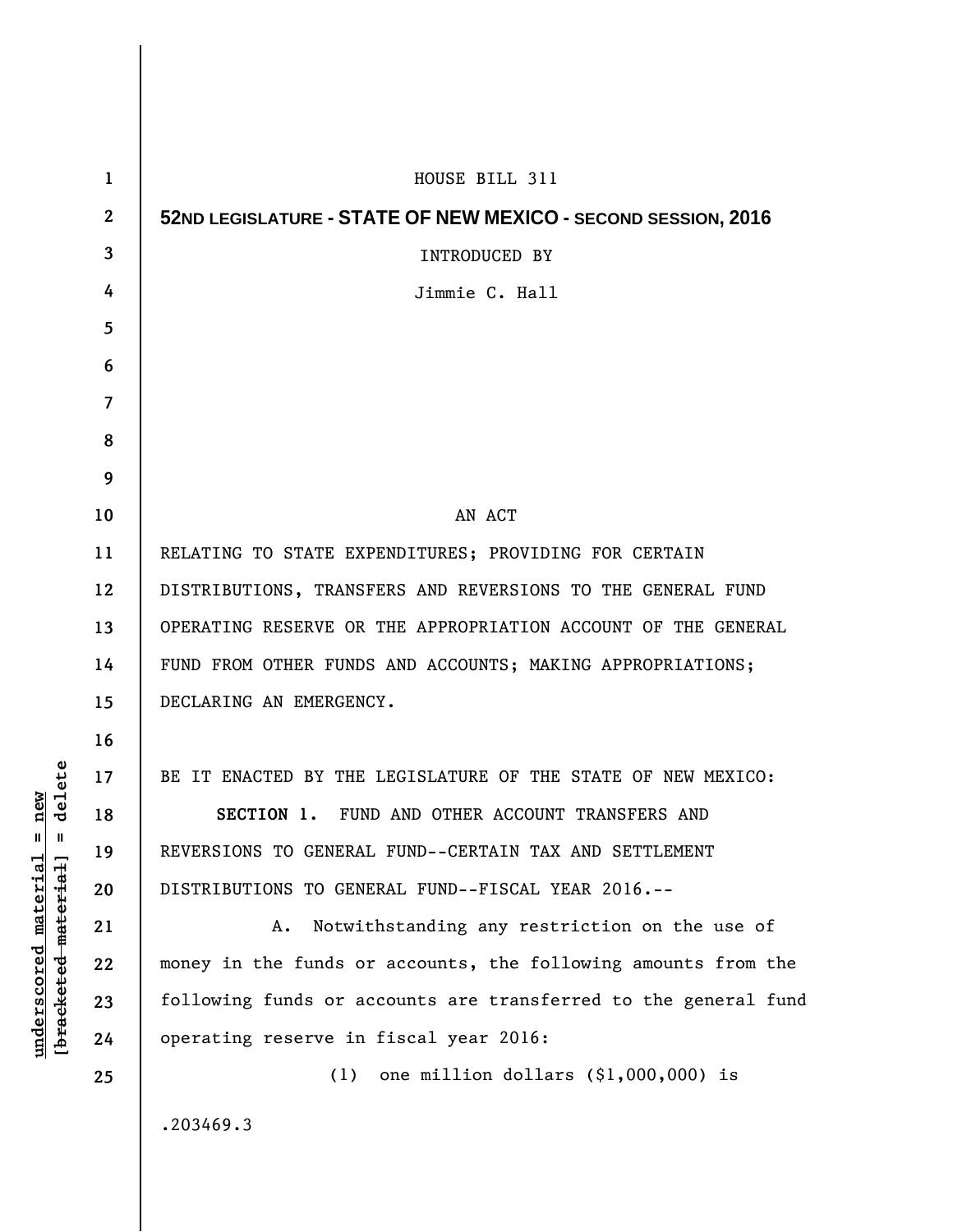**1 2 3 4 5 6 7 8 9 10 11 12 13 14 15 16 17 18 19 20 21 22 23 24**  transferred from the legislative cash balances; (2) one million dollars (\$1,000,000) is transferred from the attorney general's consumer settlement fund; (3) one million dollars (\$1,000,000) is transferred from the weight distance tax identification permit fund; and (4) six million dollars (\$6,000,000) is transferred from the delinquent property tax fund. B. Three million two hundred fifty-five thousand dollars (\$3,255,000) of the general fund appropriation to the homeland security and emergency management department in Laws 2008 (2nd S.S.), Chapter 8 to plan, design and construct improvements to roads, bridges and infrastructure damaged by severe flooding in Lincoln and Otero counties, and for which the time was extended in Laws 2013, Chapter 202, Section 28 and Laws 2015, Chapter 147, Section 42, shall be transferred to the general fund operating reserve on the effective date of this act. C. Ten million dollars (\$10,000,000) of the general fund appropriation to the public education department in Paragraph (2) of Subsection A of Section 1 of Chapter 191 of Laws 2013 to provide supplemental special education maintenance of effort funding for the state's special education maintenance

.203469.3

 $\frac{1}{2}$  intereted material = delete **[bracketed material] = delete**  $underscored material = new$ **underscored material = new**

**25** 

 $- 2 -$ 

of effort requirement pursuant to Part B of the federal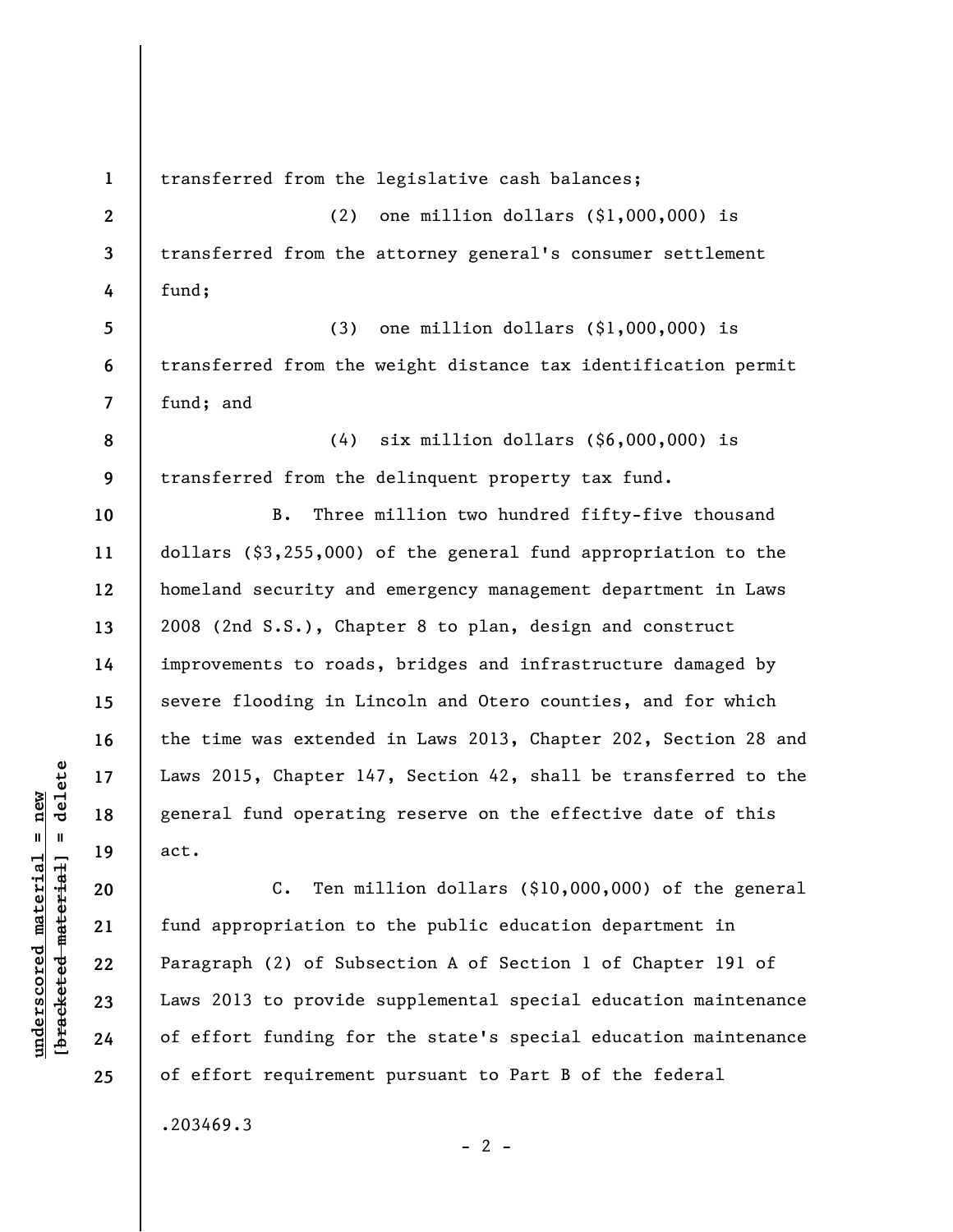**1 2 3 4 5 6 7 8 9 10 11 12 13 14 15 16 17 18 19 20 21 22 23 24 25**  Individuals with Disabilities Education Act shall be disencumbered and reverted to the general fund operating reserve on the effective date of this act. D. Pursuant to the provisions of Section 6-4-2.2 NMSA 1978, one hundred forty-seven million five hundred thousand dollars (\$147,500,000) is transferred from the tax stabilization reserve to the general fund operating reserve on the effective date of this act. **SECTION 2.** FUND AND OTHER ACCOUNT TRANSFERS AND REVERSIONS TO GENERAL FUND--CERTAIN TAX AND SETTLEMENT DISTRIBUTIONS TO GENERAL FUND--FISCAL YEAR 2017.-- A. Notwithstanding any restriction on the use of money in the funds or accounts, the following amounts from the following funds or accounts are transferred to the fiscal year 2017 appropriation account of the general fund: (1) three million five hundred thousand dollars (\$3,500,000) is transferred from the local DWI grant fund; (2) four million dollars (\$4,000,000) is transferred from the enhanced 911 fund; (3) eight million seven hundred fifty thousand dollars (\$8,750,000) is transferred from the state government unemployment compensation reserve fund; (4) five hundred thousand dollars (\$500,000) is transferred from the mortgage regulatory fund; .203469.3  $-3 -$ 

 $\frac{1}{2}$  intereted material = delete **[bracketed material] = delete**  $underscored material = new$ **underscored material = new**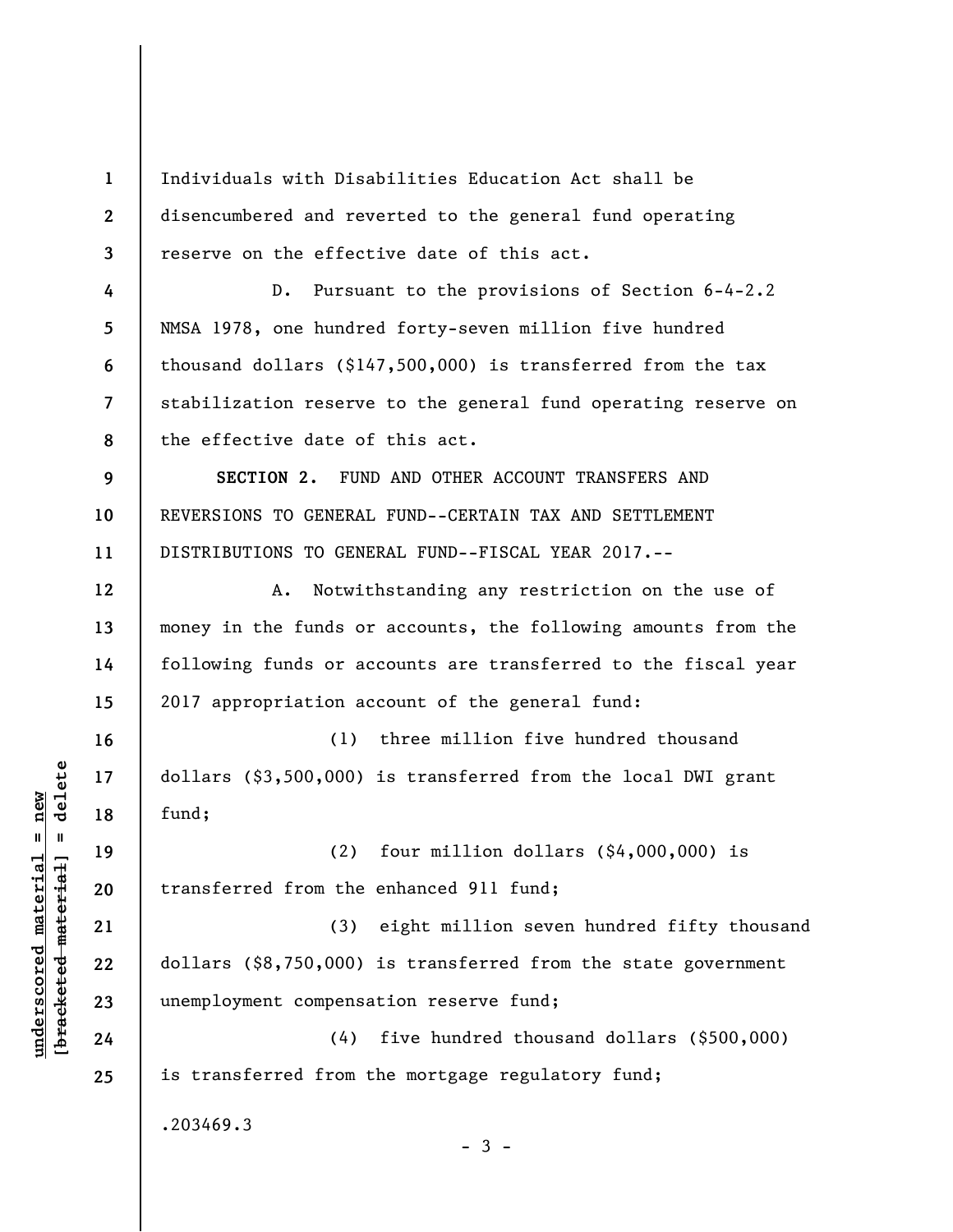**1 2 3 4 5 6 7 8 9 10 11 12 13 14 15 16 17 18 19 20 21 22 23 24 25**  (5) four hundred fifty thousand dollars (\$450,000) is transferred from the insurance fraud fund; (6) six million dollars (\$6,000,000) is transferred from the worker's compensation administration fund; (7) one million dollars (\$1,000,000) is transferred from the employment security department fund of the workforce solutions department; (8) one million dollars (\$1,000,000) is transferred from the rural infrastructure revolving loan fund; (9) one hundred fifteen thousand four hundred dollars (\$115,400) is transferred from the carnival ride insurance fund; (10) one million dollars (\$1,000,000) is transferred from the professional engineers' and surveyors' fund; (11) one hundred twenty-four thousand seven hundred dollars (\$124,700) is transferred from the Hoisting Operators Safety Act fund; (12) two hundred forty-two thousand six hundred dollars (\$242,600) is transferred from the real estate recovery fund; (13) one hundred five thousand two hundred dollars (\$105,200) is transferred from the construction industries division publications revolving fund; (14) eight hundred forty-eight thousand six .203469.3 - 4 -

**underscored material = new [bracketed material] = delete**

 $\frac{1}{2}$  intereted material = delete  $underscored$  material = new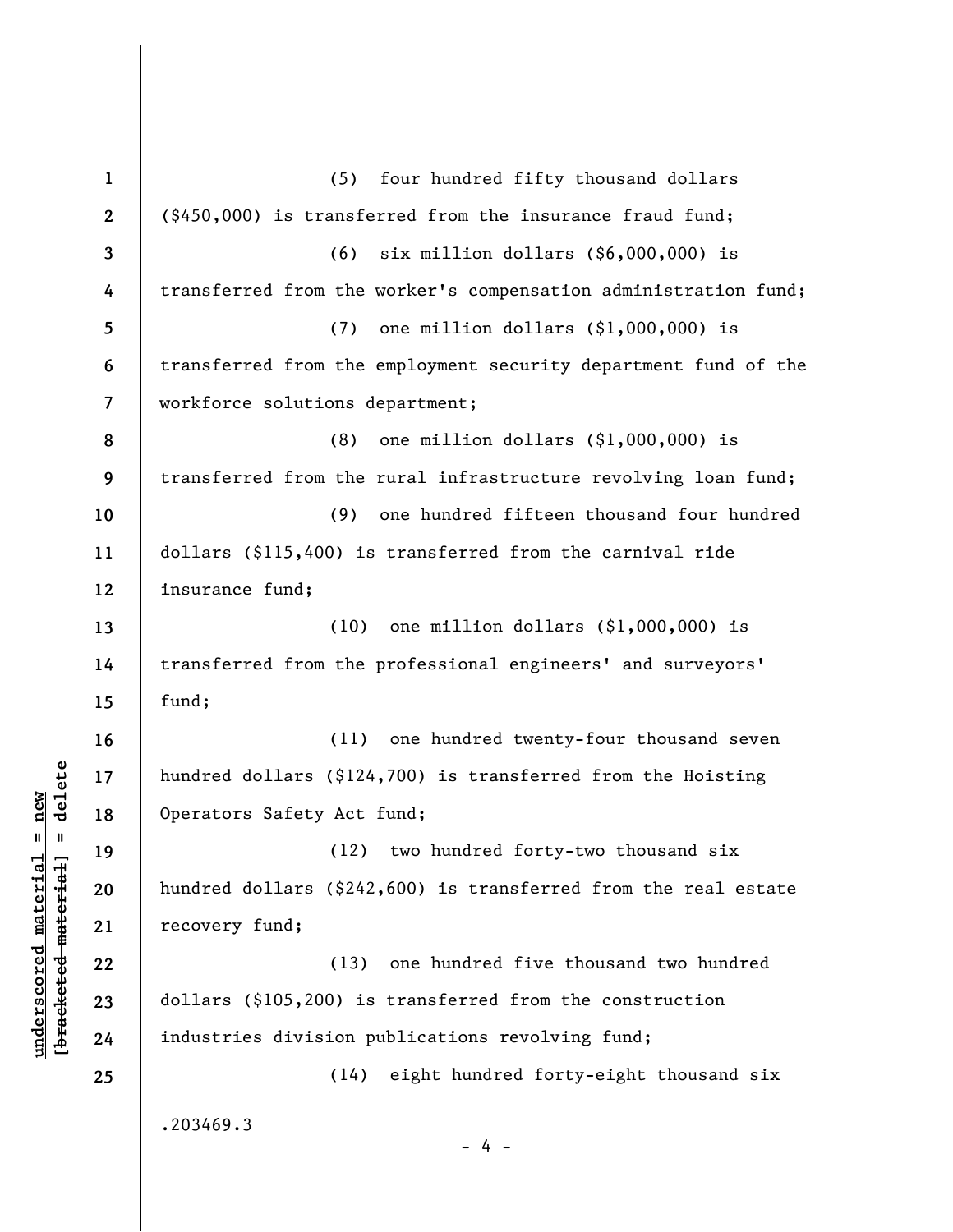| $\mathbf{1}$   | hundred dollars (\$848,600) is transferred from the barbers and  |
|----------------|------------------------------------------------------------------|
| $\mathbf{2}$   | cosmetologists fund;                                             |
| 3              | (15) one hundred fifty-three thousand four                       |
| 4              | hundred dollars (\$153,400) is transferred from the athletic     |
| 5              | commission fund;                                                 |
| 6              | two hundred eleven thousand one hundred<br>(16)                  |
| $\overline{7}$ | dollars (\$211,100) is transferred from the counseling and       |
| 8              | therapy practice board fund;                                     |
| 9              | (17)<br>five hundred thirty-eight thousand five                  |
| 10             | hundred dollars (\$538,500) is transferred from the chiropractic |
| 11             | fund;                                                            |
| 12             | (18)<br>one hundred sixteen thousand eight                       |
| 13             | hundred dollars (\$116,800) is transferred from the nutrition    |
| 14             | and dietetics fund;                                              |
| 15             | one hundred two thousand four hundred<br>(19)                    |
| 16             | dollars (\$102,400) is transferred from the nursing home         |
| 17             | administrators fund;                                             |
| 18             | three hundred sixteen thousand six<br>(20)                       |
| 19             | hundred dollars (\$316,600) is transferred from the board of     |
| 20             | examiners for occupational therapy fund;                         |
| 21             | three hundred thousand seven hundred<br>(21)                     |
| 22             | dollars (\$300,700) is transferred from the optometry fund;      |
| 23             | five hundred twenty-six thousand four<br>(22)                    |
| 24             | hundred dollars (\$526,400) is transferred from the board of     |
| 25             | osteopathic medical examiners fund;                              |
|                | .203469.3<br>$-5 -$                                              |

 $[bracketeed-materiat] = delete$ **[bracketed material] = delete**  $underscored material = new$ **underscored material = new**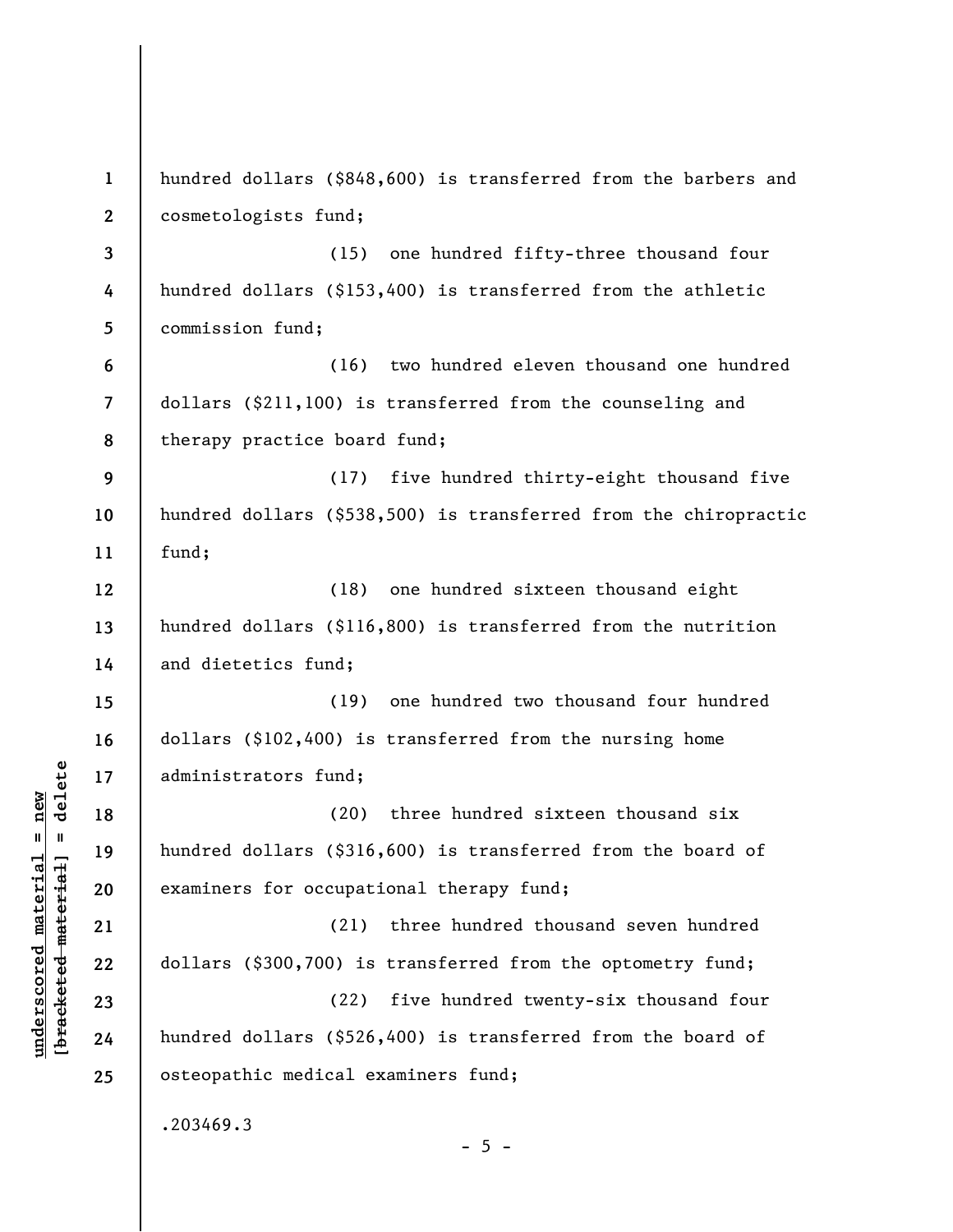**1 2 3 4 5 6 7 8 9 10 11 12 13 14 15 16 17 18 19 20 21 22 23 24 25**  (23) one hundred nine thousand two hundred dollars (\$109,200) is transferred from the podiatry fund; (24) six hundred thirty-five thousand one hundred dollars (\$635,100) is transferred from the physical therapy fund; (25) two hundred four thousand nine hundred dollars (\$204,900) is transferred from the thanatopractice license fund; (26) thirty-nine thousand four hundred dollars (\$39,400) is transferred from the interior design board fund; (27) one hundred seventy-five thousand two hundred dollars (\$175,200) is transferred from the landscape architects fund; (28) two hundred fifty-one thousand two hundred dollars (\$251,200) is transferred from the speech language pathology, audiology and hearing aid dispensers board fund; (29) seventy-two thousand two hundred dollars (\$72,200) is transferred from the respiratory care fund; (30) eighty-five thousand seven hundred dollars (\$85,700) is transferred from the athletic trainer practice board fund; (31) sixty-five thousand two hundred dollars (\$65,200) is transferred from the impaired dentists and dental hygienists fund; .203469.3  $- 6 -$ 

**underscored material = new [bracketed material] = delete**

 $b$ racketed material] = delete  $underscored$  material = new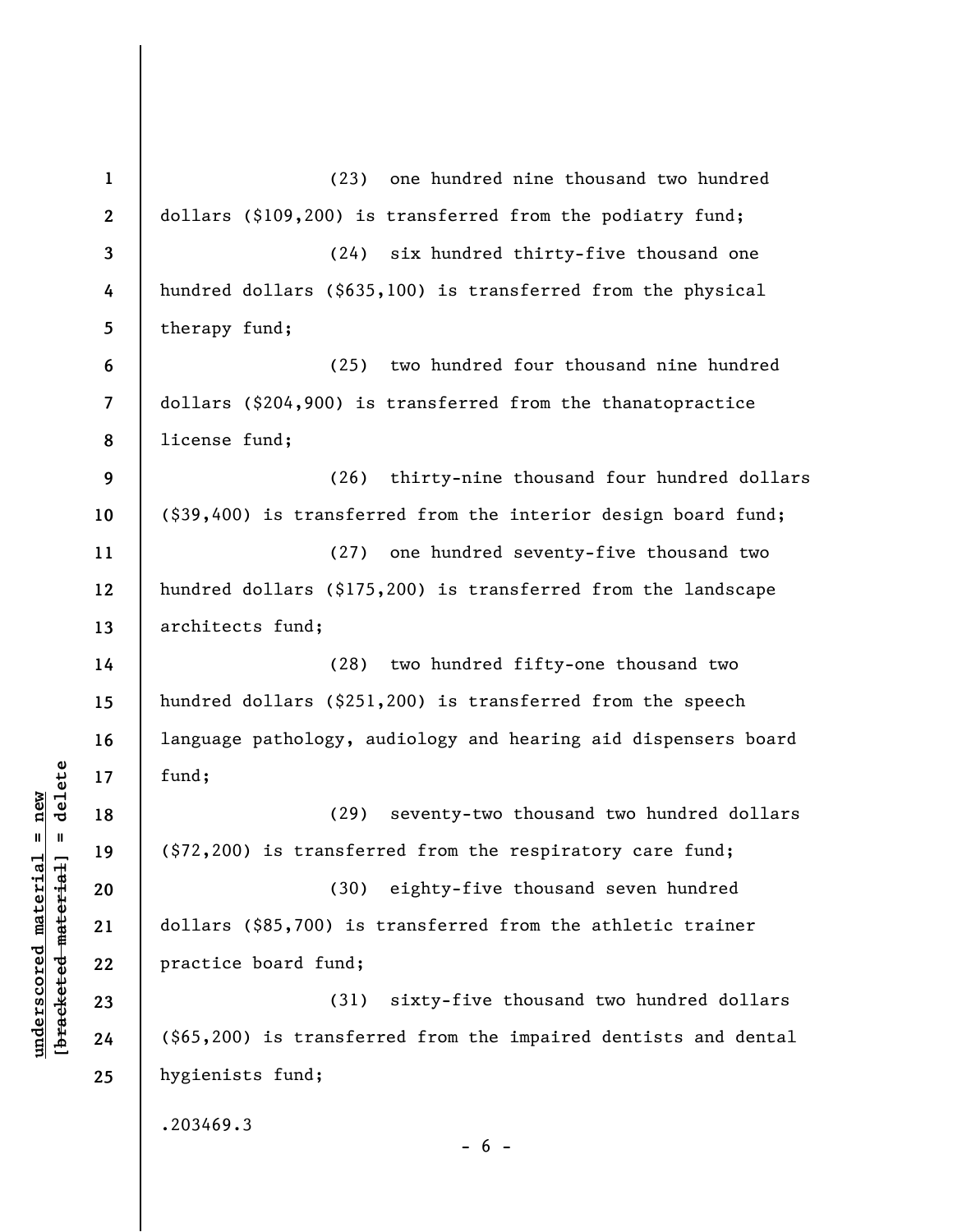**1 2 3**  (32) six hundred twenty-seven thousand six hundred dollars (\$627,600) is transferred from the state financial regulation fund; and

**4 5 6 7**  (33) three hundred forty thousand six hundred dollars (\$340,600) is transferred from the regulation and licensing department operating fund from the manufactured housing division fees.

B. Nine million five hundred thousand dollars (\$9,500,000) of money encumbered in the department of finance and administration from appropriations made in Paragraph (5) of Subsection A of Section 8 of Chapter 3 of Laws 2008 shall be disencumbered and reverted to the appropriation account of the general fund in fiscal year 2017.

C. The provisions of Section 7-1-6.38 NMSA 1978 notwithstanding, ten million dollars (\$10,000,000) of the governmental gross receipts tax receipts earmarked for the public project revolving fund administered by the New Mexico finance authority shall not be deposited in that fund in fiscal year 2017 but shall be deposited in the appropriation account of the general fund; provided that the provisions of this subsection shall not operate if the New Mexico finance authority certifies to the secretary of finance and administration and the chair of the legislative finance committee that the tax receipts are needed to pay the principal and interest on any outstanding bonds of the authority.

- 7 -

.203469.3

 $\frac{1}{2}$  intereted material = delete **[bracketed material] = delete**  $underscored$  material = new **underscored material = new**

**8** 

**9** 

**10** 

**11** 

**12** 

**13** 

**14** 

**15** 

**16** 

**17** 

**18** 

**19** 

**20** 

**21** 

**22** 

**23** 

**24** 

**25**